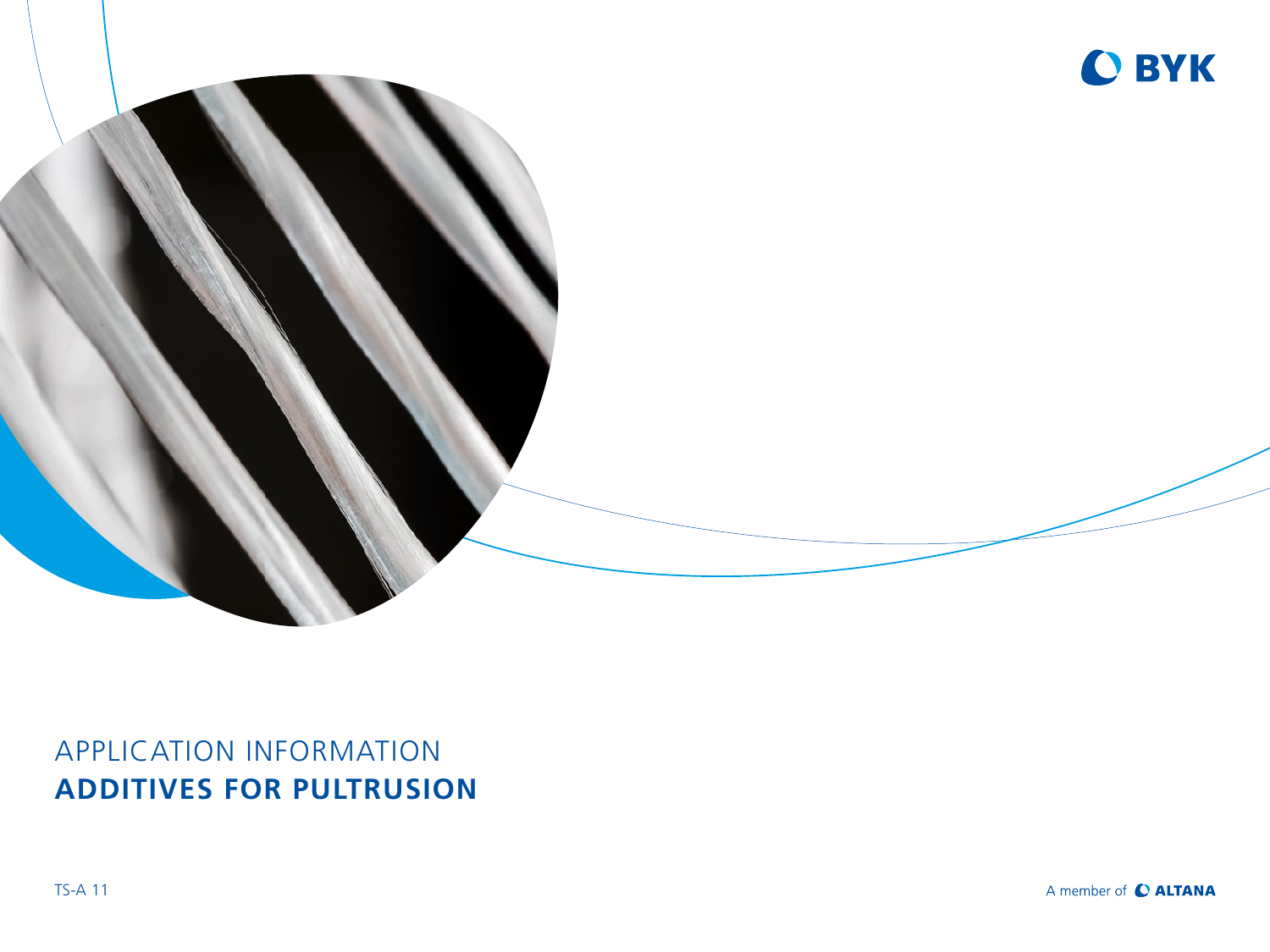# **Contents**

- [Introduction](#page-2-0)
- [Process](#page-4-0)
- [Raw materials](#page-5-0)
- [Wetting and dispersing additives](#page-6-0)
- [Air release additives](#page-7-0)
- [Processing additives](#page-8-0)
- [Coupling agents](#page-9-0)
- [Additives with fiber wetting properties](#page-9-0)
- [Overview](#page-10-0)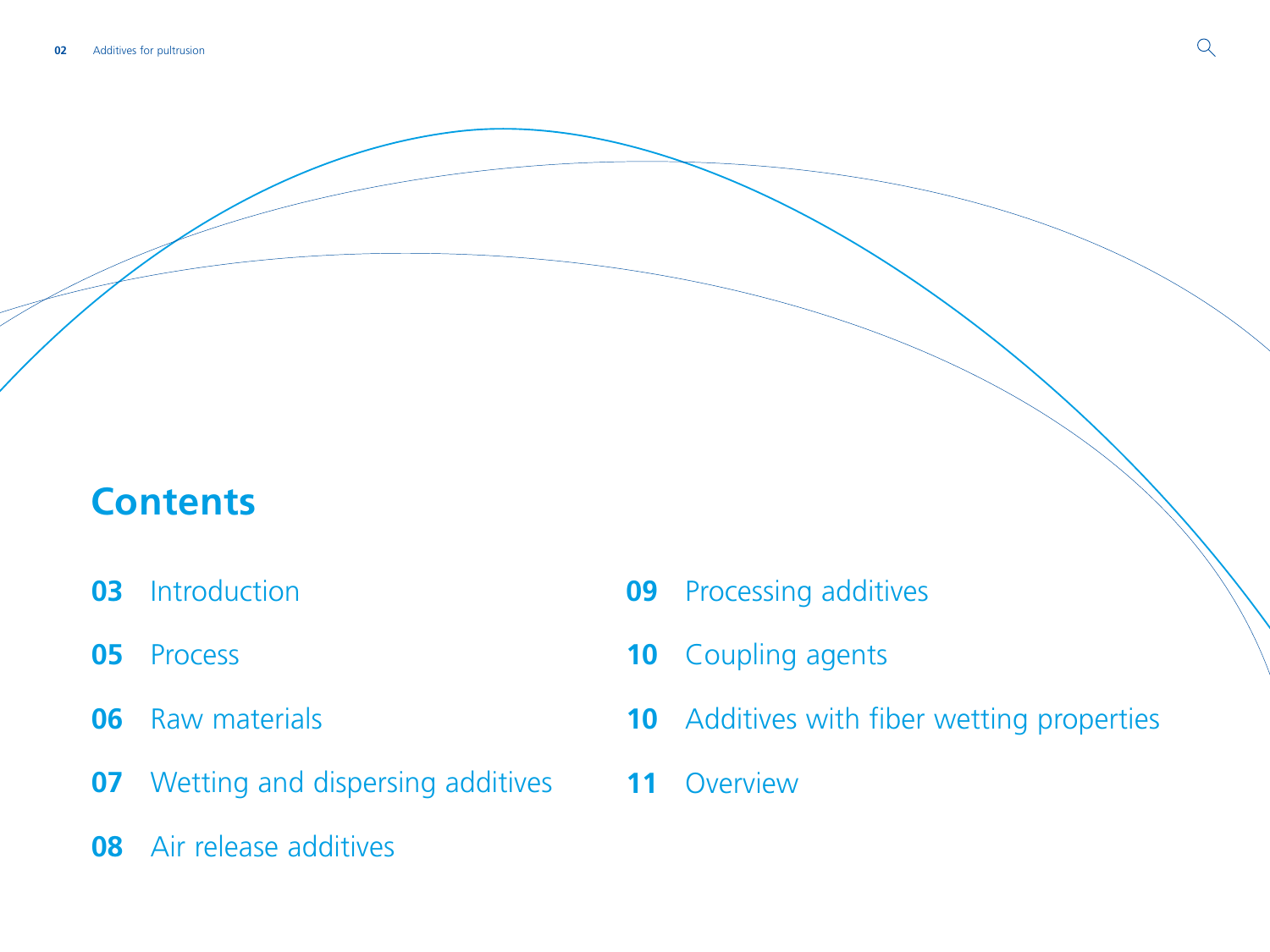# <span id="page-2-0"></span>**Introduction**

Fiber-reinforced composites have shown remarkable growth in the automotive, electrical, and construction industries since their introduction in the 1960s. They offer advantages over conventional materials such as metal. They can achieve very high strengths and stiffnesses with a very low weight. Furthermore, they are corrosion-resistant, have easily adjustable electrical properties, high energy absorption, and low thermal conductivity. Most important, however, is the individuality of each composite material. This means that a fiber-reinforced composite can be optimally designed for the requirements of the respective application by selecting suitable components and sensible alignment of the reinforcing fibers.

Pultrusion is an automated process to produce fiber-reinforced plastic profiles. In the continuous manufacturing process, a profile is created through the targeted connection of fiber reinforcements and resin systems. In pultrusion, additives are usually added to the resin matrix to optimize the processing and properties of the product. Additives improve process control and thus ensure lower process forces, higher production speeds, and better product quality.

> For additional information on additives and technical topics, please contact us: **Thermosets.BYK@altana.com**

**Note**

To ensure the best appearance and full functionality, please open in Adobe Acrobat.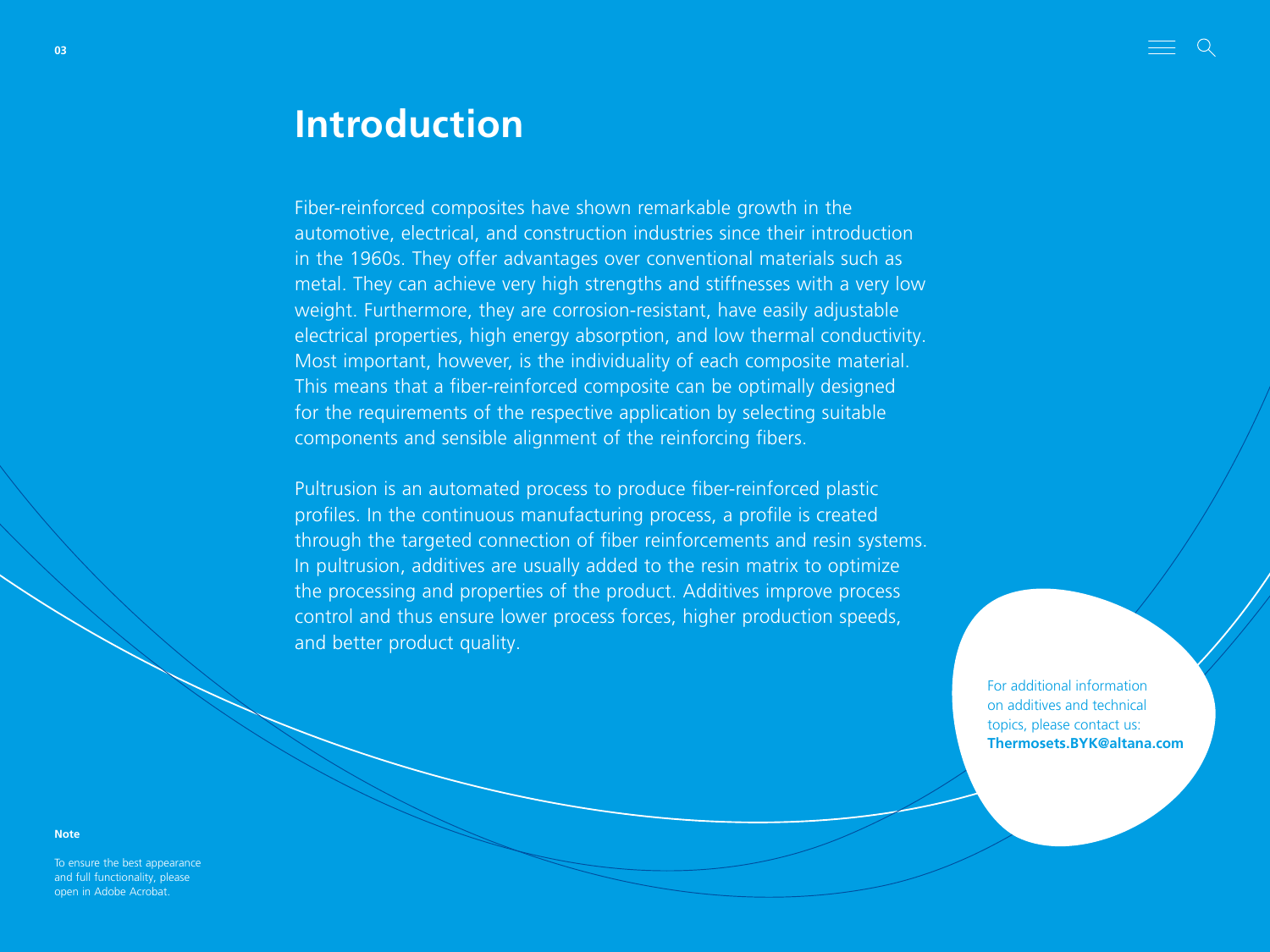

- Transportation: railway, train, tram, bus
- Electrical industry
- Construction, bridges
- Wind energy



 $\mathcal{I}$ 

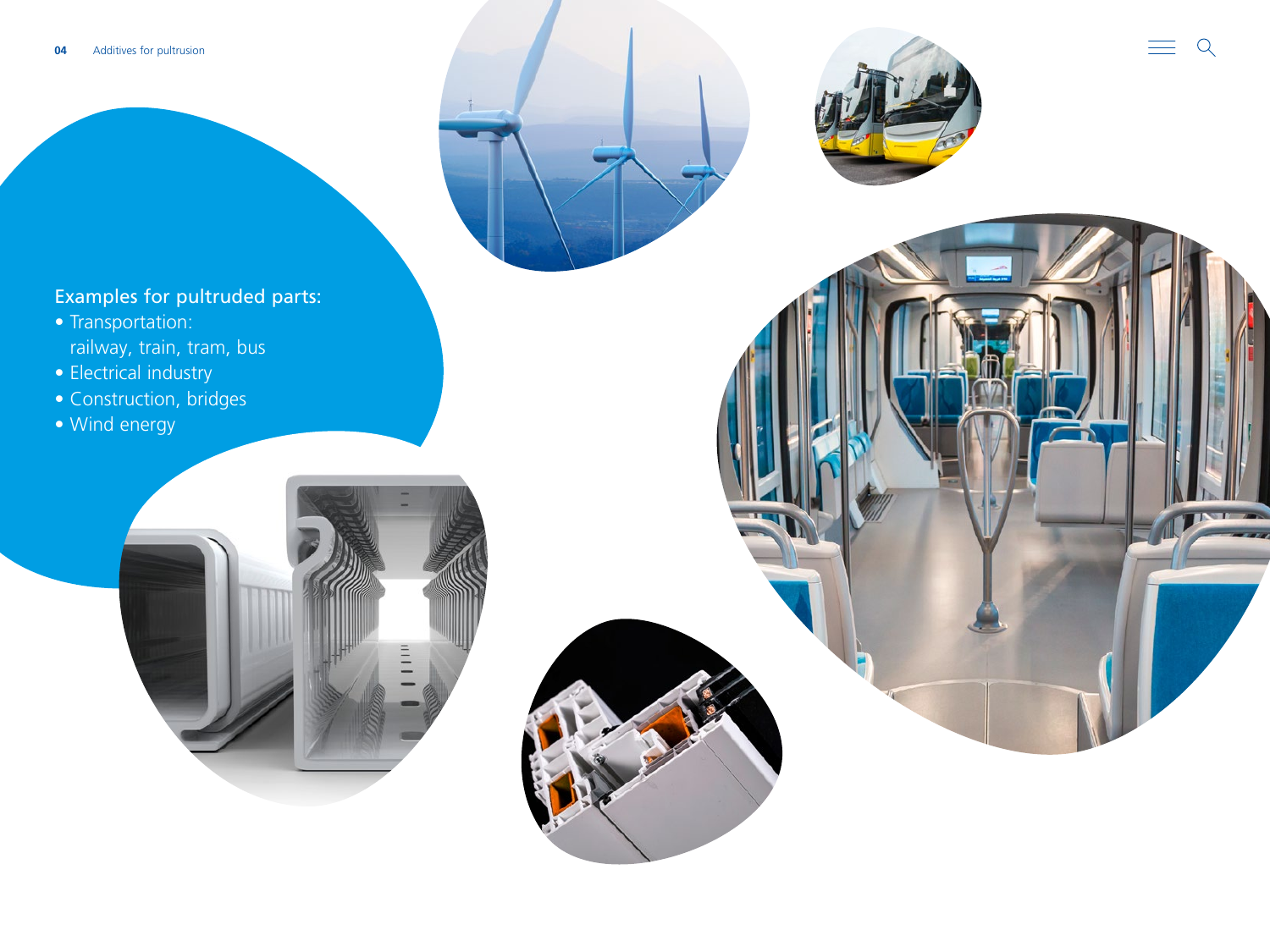## <span id="page-4-0"></span>**Process**

Pultrusion is a continuous process for the production of composites with constant cross sections and material properties tailored to specific purposes with a consistent quality.

The reinforcement is pulled through a guide and placed precisely. The fibers are then processed through an impregnation area (resin bath or injection box), where the fibers are impregnated with the matrix material.

The fiber reinforcement impregnated with the resin system is heated in a die and brought into the desired profile shape. The profile is continuously pulled out of the die at different speeds depending on the resin type and profile cross-section, and cut to the required length.

### Pultrusion line

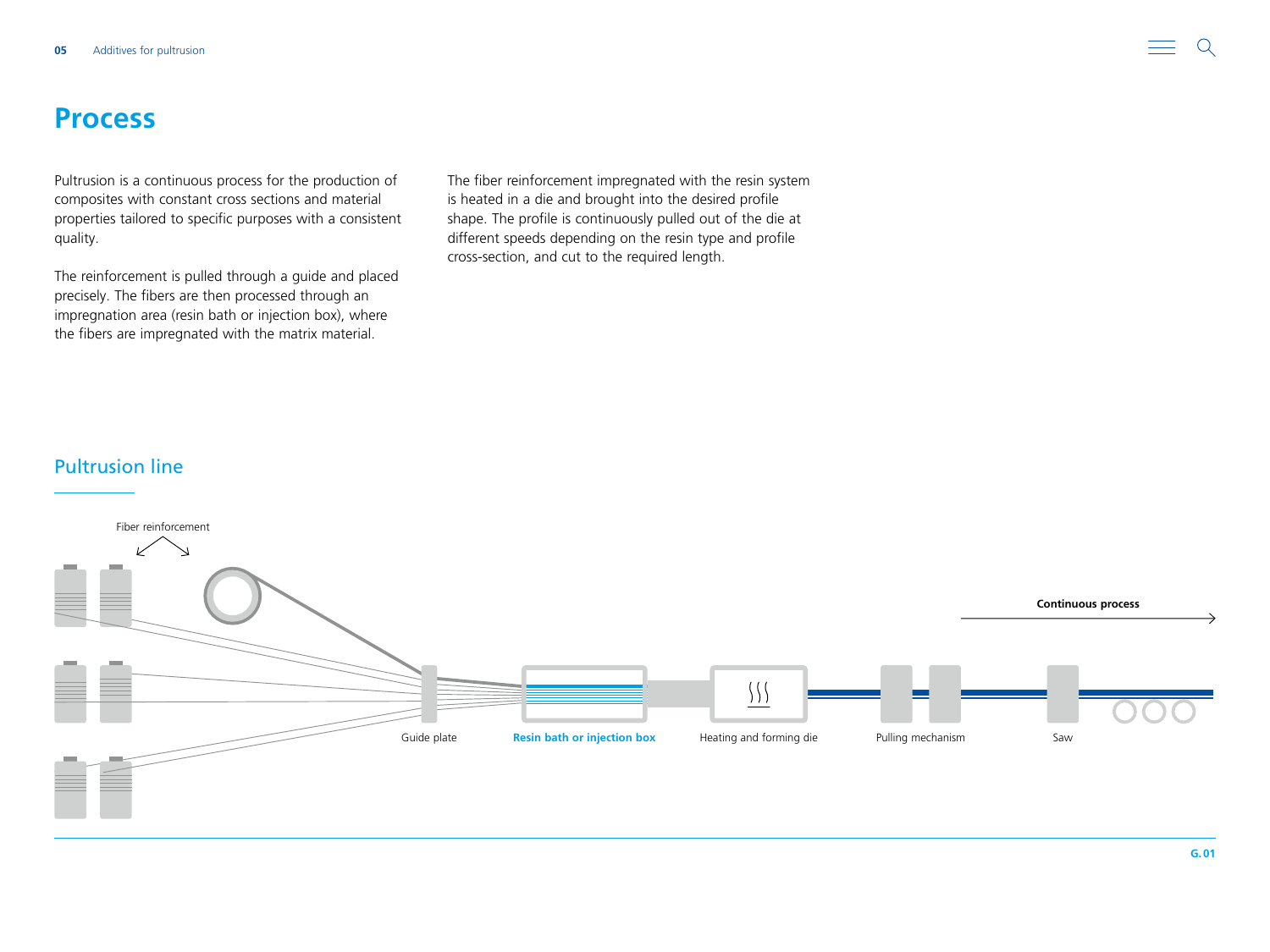## <span id="page-5-0"></span>**Raw materials**

#### **Resin systems**

The resin system has the task of distributing the external forces evenly to the embedded fibers. It also protects the fibers from environmental influences and corrosion, and keeps the composite in its shape.

In pultrusion, both thermosets and thermoplastics can be used as a matrix. The difference between these lies mainly in the form of curing. Thermosets are cured through a chemical crosslinking reaction. The most common resins for pultrusion are unsaturated polyester resins because they offer good properties at a comparatively low cost. Depending on the application, vinyl ester, epoxy, acrylic, polyurethane, or phenolic resins are also possible.

#### **Additives**

Additives, despite their low dosage level, have a significant impact on the properties of a composite and make the products economical. The following additives are particularly interesting for pultrusion:

- Wetting and dispersing additives ensure a homogeneous composition in resin systems with fillers.
- Air release additives prevent and destroy air bubbles.
- Processing additives generally improve the handling of the composite during processing.
- Coupling agents improve the fiber-matrix-adhesion and therefore can increase mechanical properties.

Most of the additives can have a positive effect on fiber wet-out.

#### **Fibers**

Fibers in composites absorb the highest possible forces. Flexural and tensile strength as well as other important mechanical properties of fiber-reinforced plastics (FRP) are largely adjusted by the embedded fibers. The simplest form of reinforcement are unidirectional fiber bundles, so-called rovings. Further possibilities are multiaxial nonwovens, fabrics, or fleeces, in which the anisotropy is largely compensated by means of multidirectional fibers. For the highest mechanical properties, a combination of rovings and fabrics can be used.

The most commonly used reinforcement are glass fibers because they provide a good cost-performance ratio with a moderate density.

### **Fillers**

Various fillers are generally used to make production as efficient as possible. Fillers are inexpensive materials that are added to fill the volume and thus reduce material costs. In addition, suitable fillers can also improve the properties of the FRP. For example, shrinkage is reduced, abrasion resistance or flame retardancy is increased.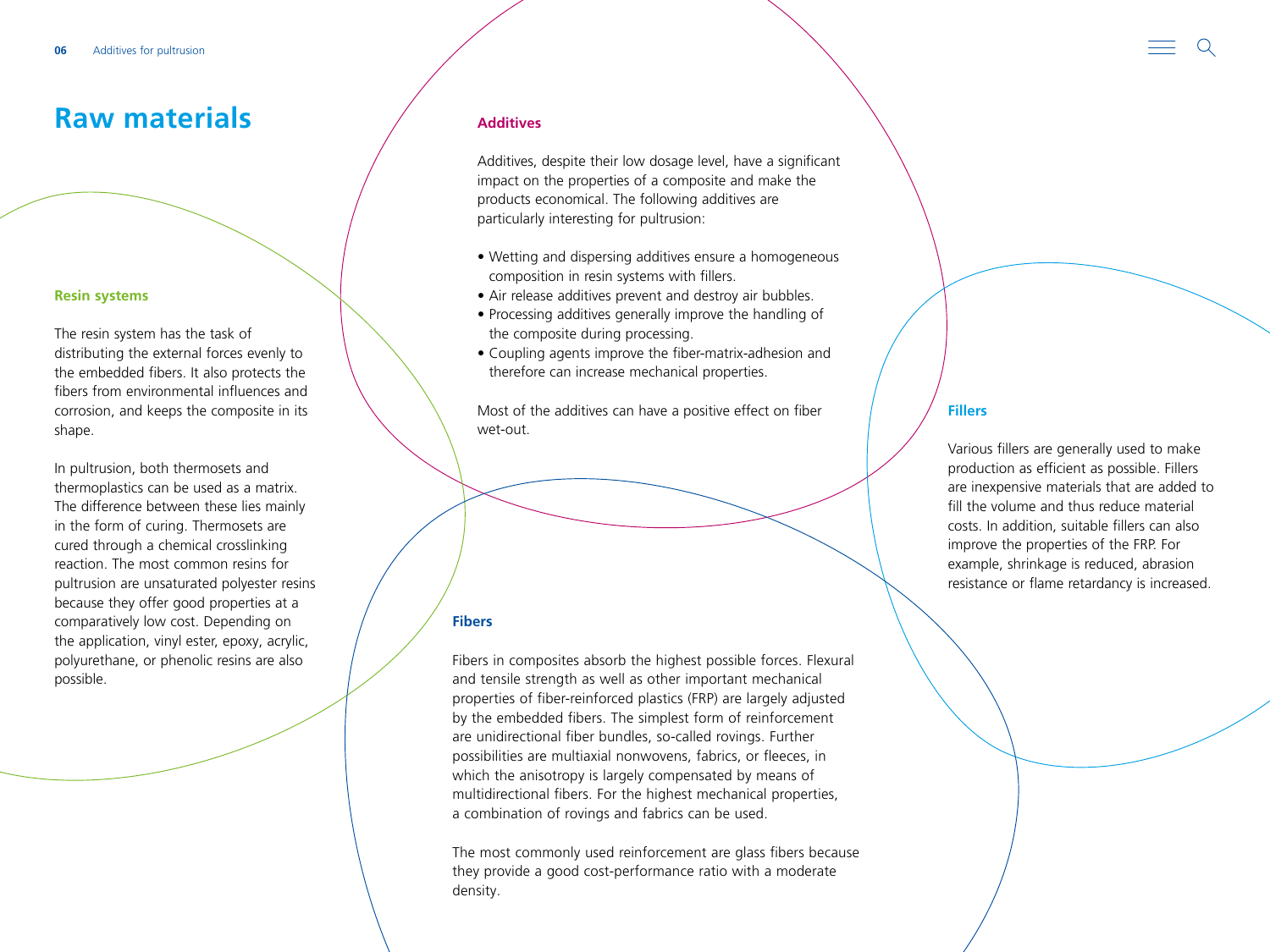## <span id="page-6-0"></span>**Wetting and dispersing additives**

#### **General use of wetting and dispersing additives**

The use of wetting and dispersing additives can result in a lower viscosity of the formulation. In addition, it is possible to adjust the filler load while still maintaining the same viscosity (G.02).

#### **Anti-separation and anti-sedimentation additives**

Anti-separation additives improve the homogeneity of the resin system and keep the system stable in the filled state. BYK's anti-separation additives compatibilize the difference in the molecular weight of the components and improve color homogeneity and color depth of the compound.

To avoid sedimentation of fillers, special W&D additives can be used to stabilize the solid particles.

### Application example for wetting and dispersing additives



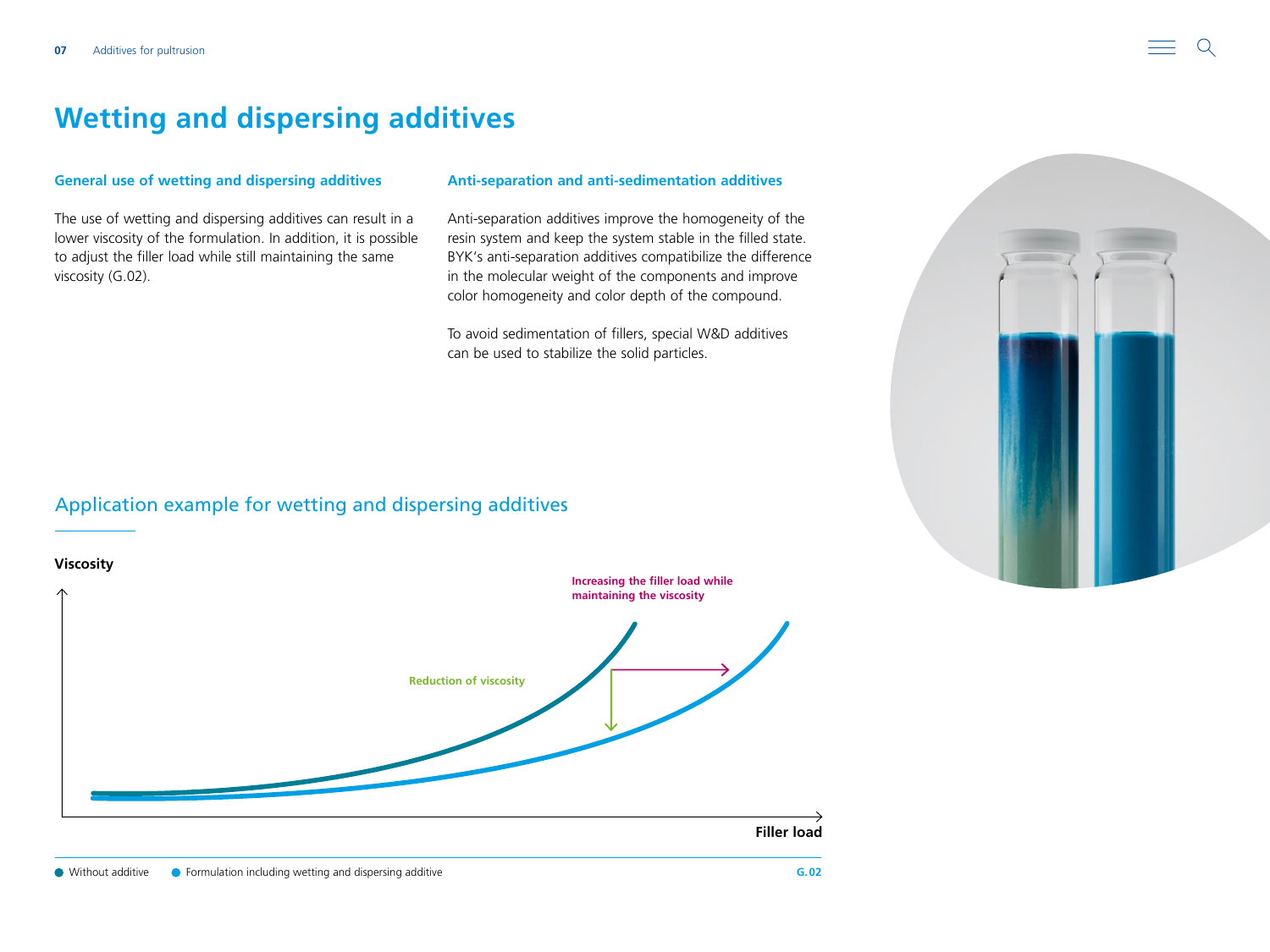## <span id="page-7-0"></span>**Air release additives**

Air bubbles can develop into pinholes, which increases porosity and dramatically reduces the overall performance of the final part. BYK's air release additives or defoamers prevent and destroy these air bubbles and enable improved processing, a perfect surface, and optimum product properties.Air release additives work in three steps (G.03).

**Step 1:** By reducing the interfacial tension between the resin and the solid particles (filler, pigments), the air from the particles is displaced into the resin solution.

**Step 2:** Substances which stabilize the air bubbles are displaced by the air release additive. As a result, smaller bubbles coalesce to form larger bubbles, and the larger bubbles rise to the surface faster because of their higher buoyancy (Stoke's law).

**Step 3:** Air bubbles break when they reach the surface.

### Air release additives work in three steps

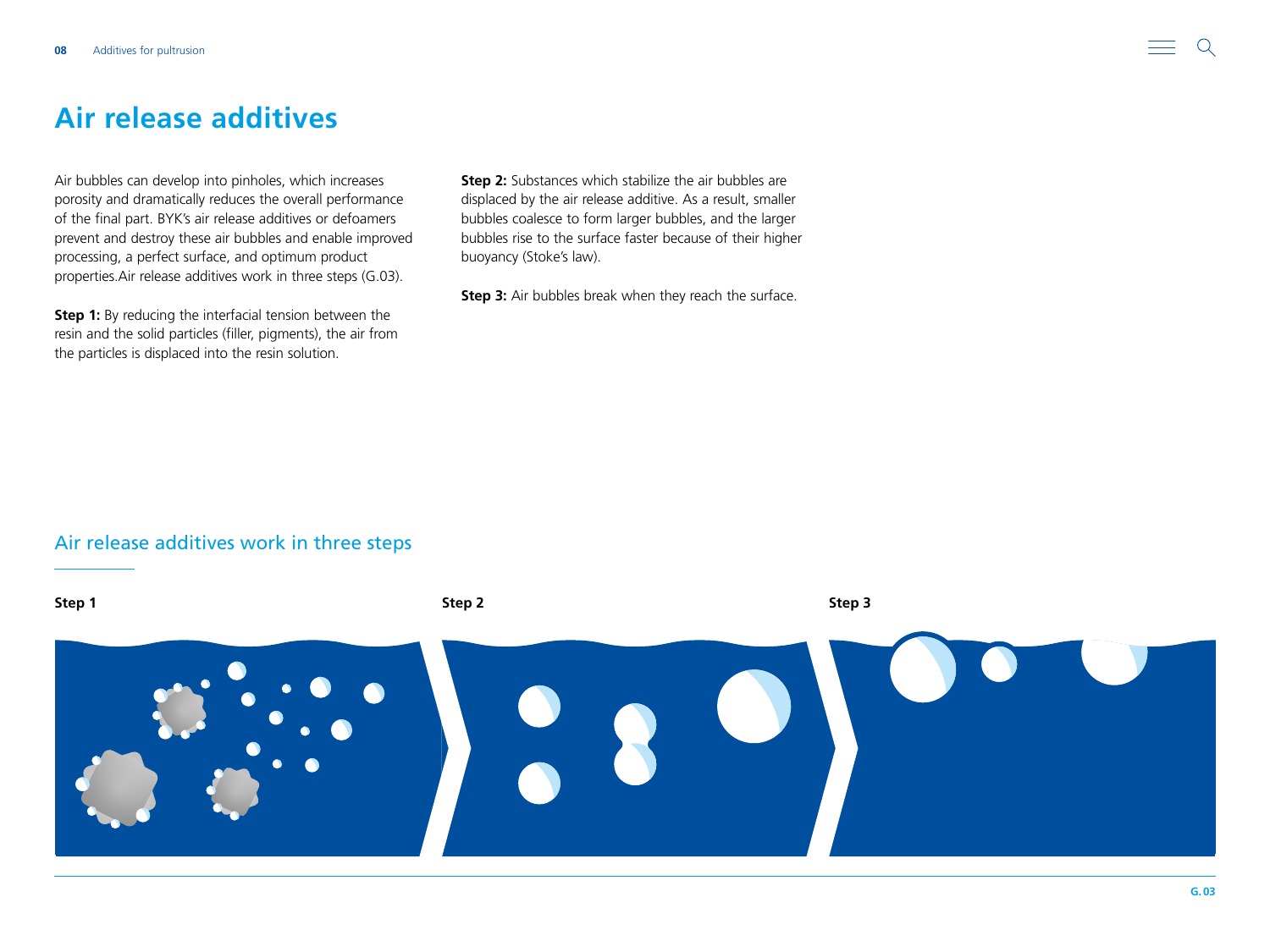## <span id="page-8-0"></span>**Processing additives**

Internal mold release agents or lubricants are used to reduce friction in the die and to guarantee a continuous process. BYK processing additives have generally positive influences on a wide range of processing parameters and the properties of the final product compared to standard internal release agents. Due to the liquid delivery form of the additives, they are easier to incorporate into the resin system (G.04).

## Benefits of BYK processing additives



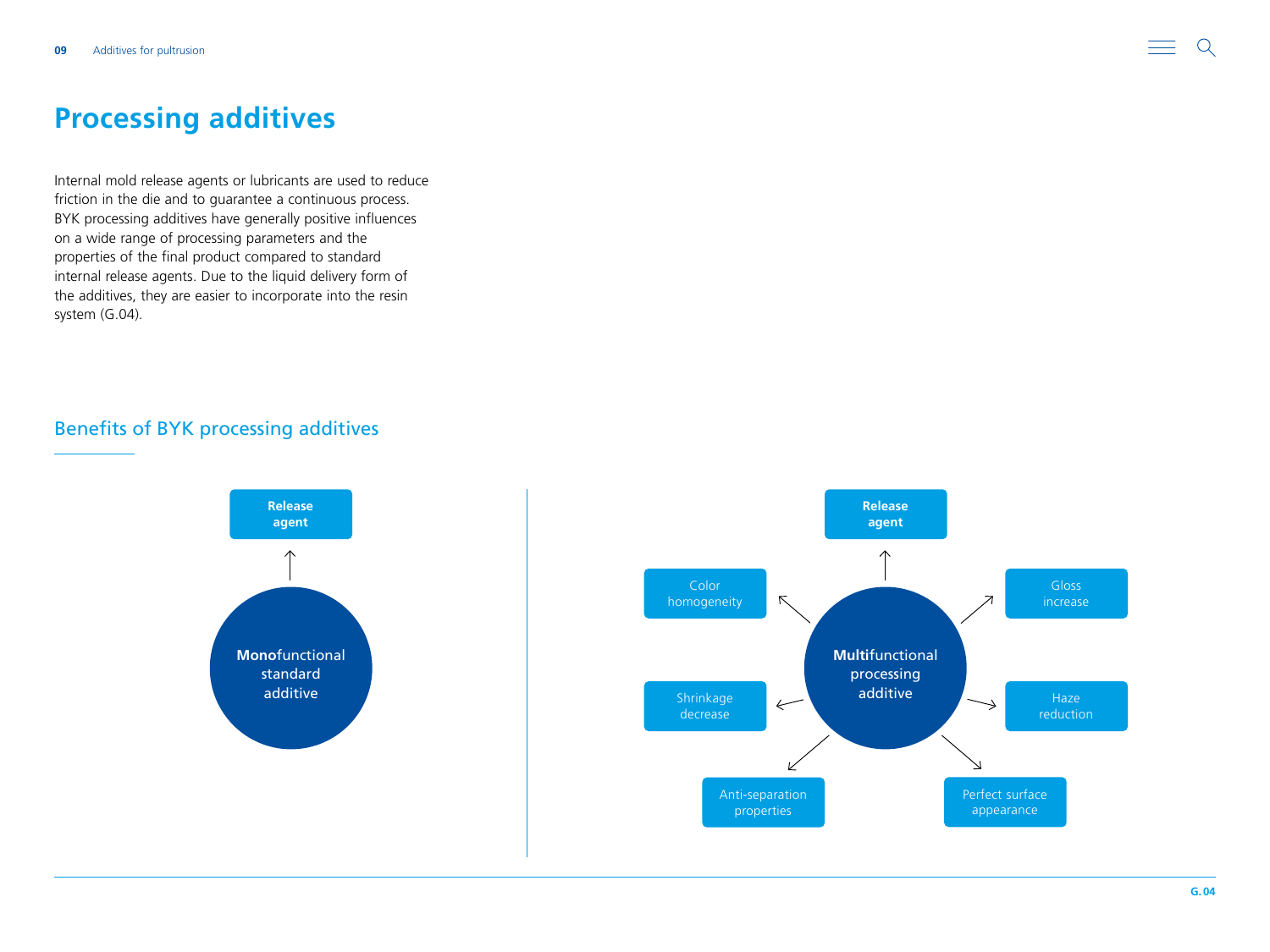# <span id="page-9-0"></span>**Coupling agents**

In pultrusion systems, the condition of interfaces is a significant influencing variable for the efficiency in the final application. Interfaces are developed where solids and liquids or different solid structures meet. A multitude of molecular and physical forces determine how strong the bond is between these phases. The objective of coupling agents is to create as many stable additional bonds between the liquid and the solid components to improve the mechanical properties. Coupling agents can improve both the static and the dynamic resilience of the component through improved filler/fiber-matrix bonding (G.05).

## The coupling effect

### **No coupling effect Coupling effect**



Adhesive failure **Adhesive failure** in the matrix

**G.05**

# **Additives with fiber wetting properties**

Additives with fiber wetting properties are used to optimize the wetting process of resin systems on different fibers. An enhanced wet-out of the fibers leads to a better quality of the final part. By using these additives, an improved fiber impregnation with no dry spots and no air entrapment can be achieved (G.06).

## Improved fiber impregnation

**Without additive With additive**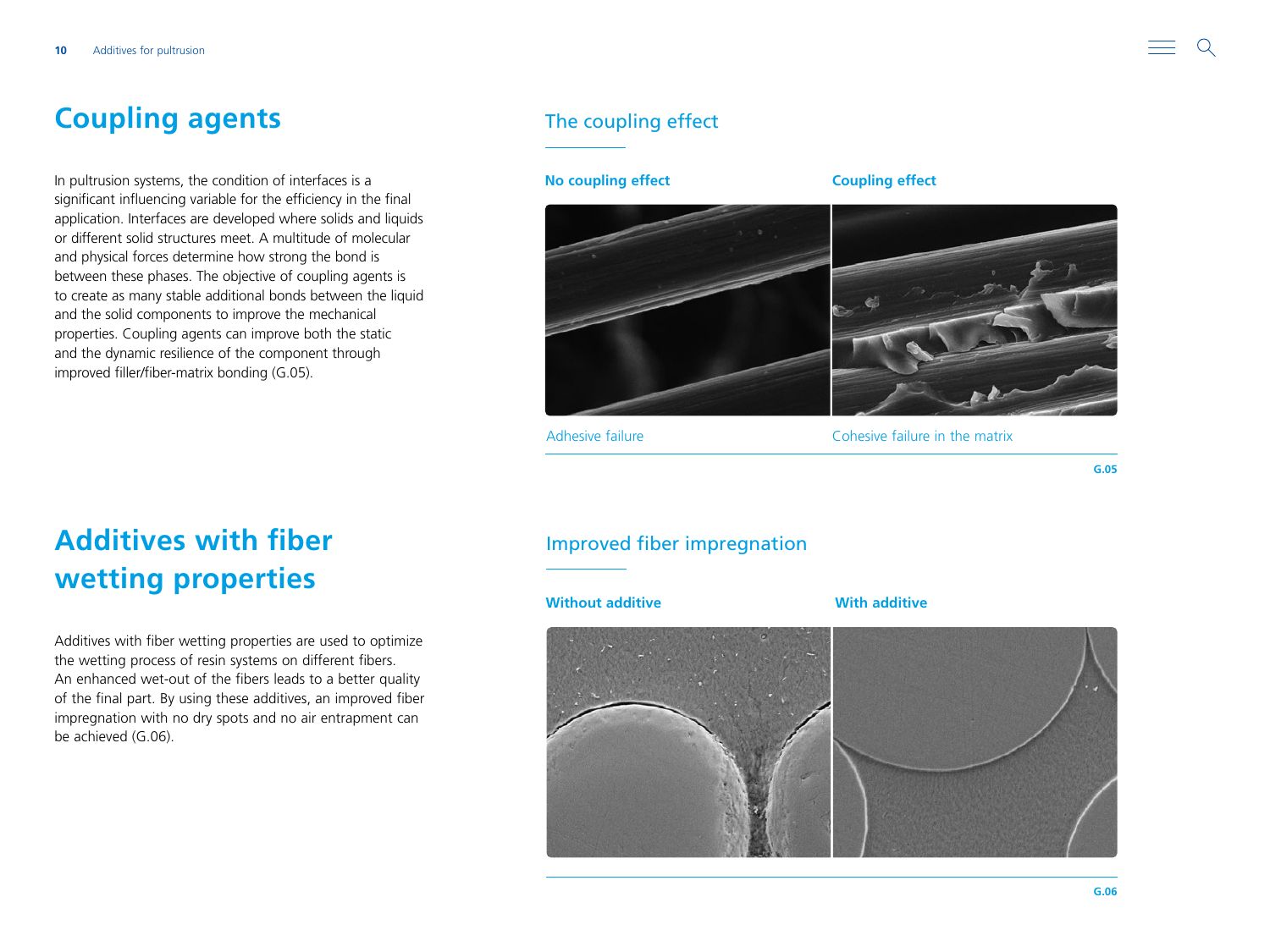# <span id="page-10-0"></span>**Overview**

The following overview provides the products needed in your formulation to produce improved pultruded parts:

|                                                            |                                                                                                    |                                                                                            |                                                                                                  |                                                                        | For additional information                                                                                                   |
|------------------------------------------------------------|----------------------------------------------------------------------------------------------------|--------------------------------------------------------------------------------------------|--------------------------------------------------------------------------------------------------|------------------------------------------------------------------------|------------------------------------------------------------------------------------------------------------------------------|
| <b>Application</b>                                         | <b>Unsaturated polyester and vinylester</b>                                                        | <b>Acrylate</b>                                                                            | <b>Epoxy</b>                                                                                     | <b>Polyurethane</b>                                                    | on additives from bio-based<br>materials, please refer to<br>brochure B-G 5:<br><b>Additives from bio-based</b><br>materials |
| <b>Viscosity reduction and/or</b><br>increased filler load | <b>BYK-W 908</b><br><b>BYK-W 985</b><br><b>BYK-W 996</b><br>BYK-W 9010<br>BYK-W 9011<br>BYK-W 9012 | <b>BYK-W 996</b><br>BYK-W 9010<br>BYK-W 9011<br>BYK-W 9012                                 | <b>BYK-W 985</b><br><b>BYK-W 996</b><br>BYK-W 9010<br>BYK-W 9011<br>BYK-W 9012<br>DISPERBYK-2152 | <b>BYK-W 903</b><br><b>BYK-W 969</b><br><b>BYK-W 996</b><br>BYK-W 9010 |                                                                                                                              |
| <b>Pigmentation</b>                                        | BYK-9076<br>DISPERBYK-2152<br>DISPERBYK-2157                                                       | BYK-9076                                                                                   | BYK-9076                                                                                         | BYK-9076                                                               |                                                                                                                              |
| <b>Anti-separation</b>                                     | BYK-9076<br><b>BYK-W 972</b><br><b>BYK-W 974</b>                                                   | RHEOBYK-D 410                                                                              | RHEOBYK-7410 ET<br>RHEOBYK-D 410                                                                 | BYK-P 9904<br>RHEOBYK-D 410                                            |                                                                                                                              |
| <b>Anti-sedimentation</b>                                  | ANTI-TERRA-204<br><b>BYK-W 940</b><br><b>BYK-W 980</b><br>RHEOBYK-7410 ET<br>RHEOBYK-D 410         | ANTI-TERRA-204<br><b>BYK-W 940</b><br><b>BYK-W 980</b><br>RHEOBYK-7410 ET<br>RHEOBYK-D 410 | ANTI-TERRA-204<br><b>BYK-W 980</b><br>RHEOBYK-7410 ET<br>RHEOBYK-D 410                           | <b>BYK-W 961</b><br>RHEOBYK-D 410                                      |                                                                                                                              |
| <b>Air-release</b>                                         | <b>BYK-A 515</b><br><b>BYK-A 555</b><br><b>BYK-A 560</b>                                           | BYK-070<br><b>BYK-A 515</b><br><b>BYK-A 555</b><br><b>BYK-A 560</b>                        | BYK-1788<br><b>BYK-A 530</b><br><b>BYK-A 560</b><br>BYK-P 9920<br><b>BYK-S 732</b>               | <b>BYK-054</b><br><b>BYK-088</b><br><b>BYK-A 535</b>                   |                                                                                                                              |
| <b>Fiber wetting</b>                                       | <b>Glass fiber:</b><br><b>BYK-A 515</b><br><b>BYK-A 560</b><br><b>BYK-W 972</b>                    | <b>Glass fiber:</b><br><b>BYK-A 515</b><br><b>BYK-A 560</b><br><b>BYK-W 972</b>            | <b>Glass fiber:</b><br><b>BYK-A 525</b><br>BYK-P 9920<br>BYK-S 732                               | Glass fiber:<br><b>BYK-A 560</b><br>BYK-S 732                          |                                                                                                                              |
|                                                            | Carbon fiber:<br>BYK-9076                                                                          | Carbon fiber:<br>BYK-9076                                                                  | Carbon fiber:<br>BYK-9076<br>BYK-P 9920                                                          | Carbon fiber:<br>BYK-9076                                              |                                                                                                                              |
| <b>Processing</b>                                          | BYK-P 9051<br>BYK-P 9065<br>BYK-P 9080                                                             | BYK-P 9051<br>BYK-P 9065<br>BYK-P 9080                                                     | BYK-P 9065<br>BYK-P 9912                                                                         | BYK-P 9912                                                             |                                                                                                                              |
| <b>Mechanical properties</b>                               | <b>Glass fiber:</b><br><b>BYK-C 8000</b><br>BYK-C 8003                                             | Glass fiber:<br><b>BYK-C 8000</b><br><b>BYK-C 8002</b>                                     | <b>Glass fiber:</b><br>BYK-C 8001                                                                |                                                                        |                                                                                                                              |
|                                                            | Carbon fiber:<br><b>BYK-C 8013</b><br><b>BYK-C 8014</b>                                            |                                                                                            |                                                                                                  | Carbon fiber:<br>BYK-C 8014                                            |                                                                                                                              |

 $\mathsf{Q}$  $\equiv$